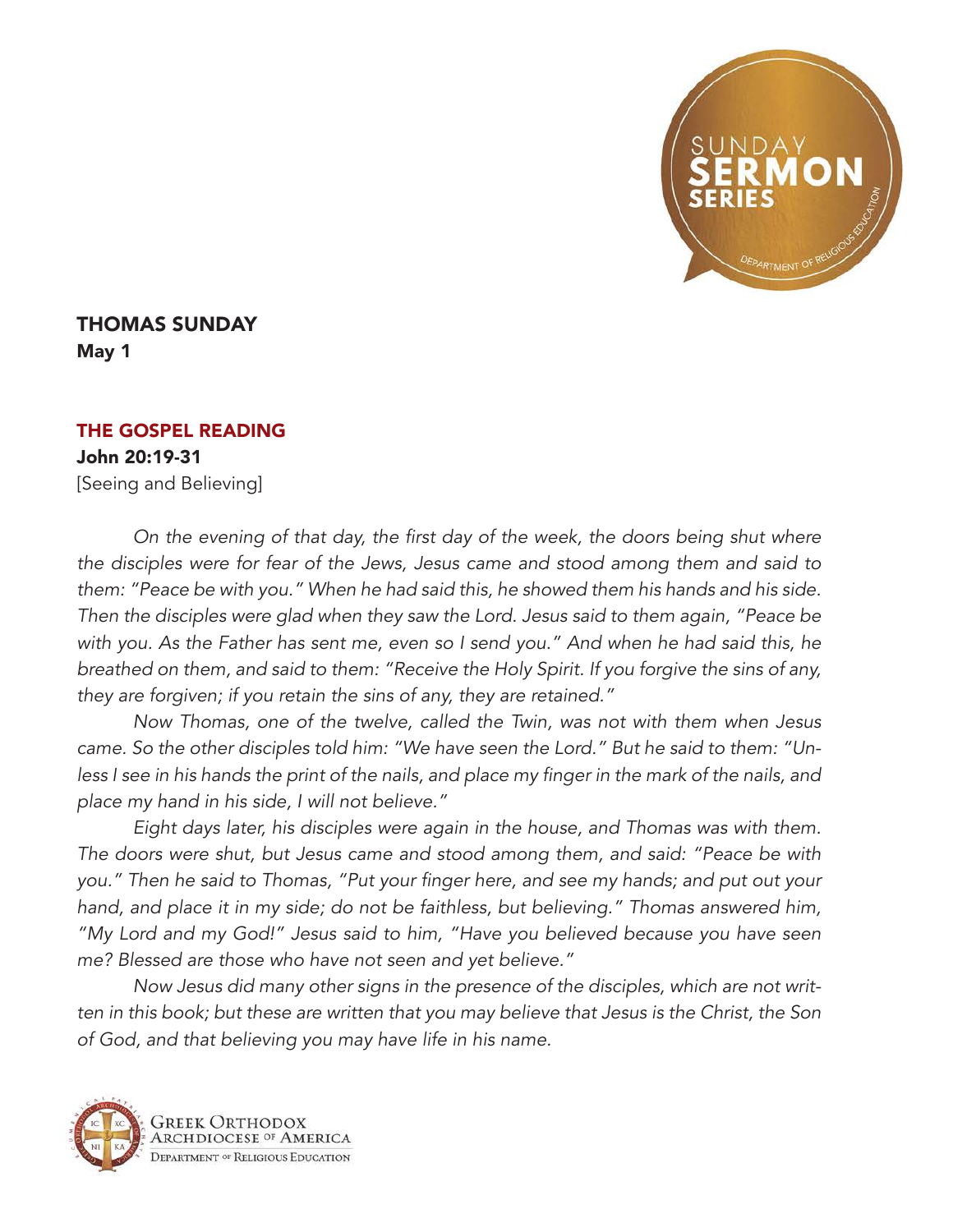## THE SERMON

Our Lord and Savior Jesus Christ is Risen. On Sunday, the first day of the week, He is seen by the women who had come to the tomb. The women went and told the apostles. As we read in the Gospel of Luke (24:13-35), the Lord appears to two disciples traveling on the seven-mile road from Jerusalem to Emmaus.

Those two disciples (one named Cleopas, and the other, tradition tells us, was the apostle Luke) had not heard about the Resurrection and had much sorrow in their hearts. The Lord joins them, but they were not able to recognize Him according to the Gospel. Christ intentionally prevents them from realizing who is speaking to them, and He asks them why they were so sad. Cleopas answers and says to Him: are you the only one who does not know what just happened in Jerusalem?

Then Jesus explains that He had to suffer thus before accomplishing His Mission and entering His glory. Beginning with the Old Testament, He explains to them all the things concerning Himself in the Scriptures. As they arrive in Emmaus, the disciples ask their traveling companion to stay and have supper with them. Then as the Lord sits at the table with them, He takes bread, blesses it, and gives it to them. Their eyes are at once opened, and they know it was Him. He then vanishes from their sight.

Jesus reveals Himself to Cleopas and Luke in the Eucharistic breaking of the bread because, in it, we mystically encounter Him fully in the sacraments. Then, He vanishes. The laws of nature no longer constrain what the Lord can do. His risen Body can disappear at will, it can go through locked doors, and ascend to heaven. This is why we can receive His Body and Blood in Holy Communion wherever and whenever the Divine Liturgy is celebrated.

After His encounter with the two disciples in Emmaus, the Lord appears before the other disciples in Jerusalem. Even as the doors were locked, since they were afraid of the reaction from the local community following the Crucifixion, Jesus comes and stands among them and says to them: "Peace be with you." The first thing our Lord gives to His disciples after His Resurrection is His peace. Of His Peace there is no end (Isaiah 9:6), and whenever we encounter Christ, we are in His Peace and receive His Grace.

We hear the words "Peace be with you" and "Peace be with all" several times in the celebration of the Divine Liturgy because Christ is in our midst. As Saint Cyril of Jerusalem says, "He is alive forevermore, and of a surety He will preserve those whose hope is in Him, in joy without ceasing . . . For our being at peace with each other and with God must be accounted a fountain and source of all good." This is the true peace that we gain through prayer and by participating in the Sacraments of the Church.

When Christ gives the disciples His Peace, He shows them His hands and His side and says to them once more, "Peace be with you. As the Father has sent me, even so I send you." Then He breathed on them and said: "Receive the Holy Spirit. If you forgive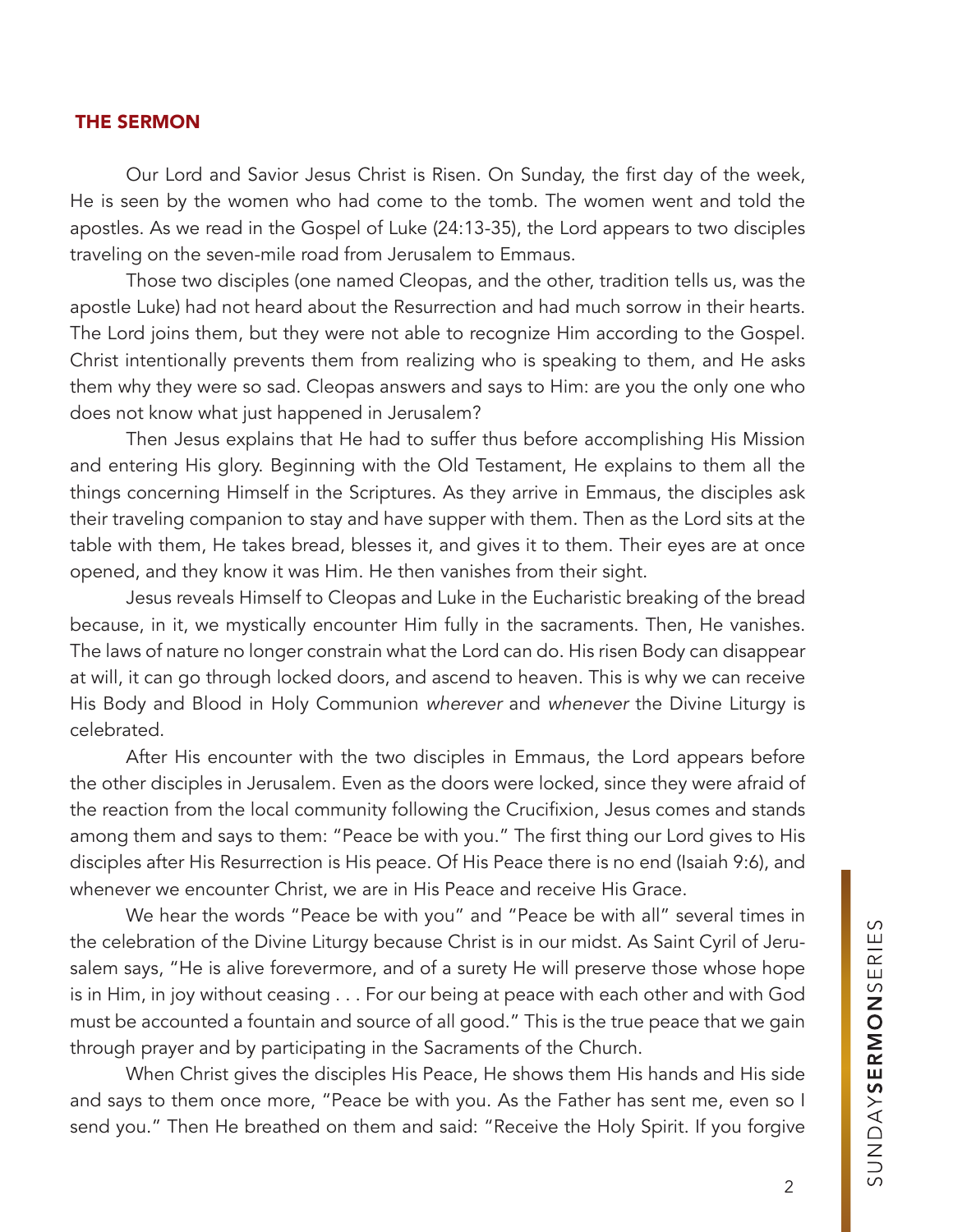the sins of any, they are forgiven; if you retain the sins of any, they are retained." In this way, the Lord empowers them for the ministry that lies ahead and gives them apostolic authority to forgive sins.

This power and authority are entirely from God, from the Holy Spirit. This was given to the apostles and transmitted to their successors (bishops and priests) by the laying on of hands. There is an unbroken line of succession from the apostles to us, even to this day. In this way, the bishops and priests, while imperfect human beings, become the means through which Church sacraments are manifestations of His Grace. As Saint John Chrysostom says, "Neither Angel nor Archangel can do anything with regard to what is given from God; but the Father, the Son, and the Holy Ghost, dispenses all, while the priest lends his tongue and affords his hand."

One of the apostles, Thomas, was not with them when Jesus came. The other disciples tell him: "We have seen the Lord." Thomas replies, "Unless I see in his hands the print of the nails, and place my finger in the mark of the nails, and place my hand in his side, I will not believe." Thomas's absence the first time the Lord appears was part of God's Providence, and taking a closer look helps us understand why.

First, let us remember that the Holy Apostle Thomas had tremendous zeal. His desire for clear-cut evidence was based on his desire to be faithful to the Scriptures, especially the Prophets. Thomas sought to understand how an event such as the crucifixion could actually fulfill the Old Testament promises about the Messiah. His skepticism, then, came from a sincere desire for a personal encounter with the true Christ which would validate what the other apostles were saying.

 As a result, the Church refers to Thomas's disbelief as "good" in our hymns (Ὦ καλή ἀπιστία τοῦ Θωμᾶ!, in Greek. Oh, how good is Thomas's unbelief!). It is "good" because it is based on a desire to find Christ, and meet Him directly and personally. If Thomas did not ask to touch the prints of the nails, we would not know without a doubt that Christ was Resurrected both in Body and Spirit. Christ honors Thomas's request, and Thomas provides one of the strongest statements of faith in the New Testament: "My Lord and my God!"

The following Sunday, the doors were again shut, but Jesus comes and stands among them and says again, "Peace be with you." Then, with divine love, He says to Thomas, "Put your finger here, and see my hands; and put out your hand, and place it in my side; do not be faithless, but believing." Jesus demonstrates to him, and to all of us, that He was not a ghost but the risen Christ. It is then that Thomas makes one of the greatest confessions about the divinity of Christ in Scripture: "My Lord and my God!" Jesus says to him, "Have you believed because you have seen me? Blessed are those who have not seen and yet believe."

These words refer to us. We have not touched His side, we have not put our fingers on His scars, but we believe and love Him because we know, by the work of the Holy Spirit